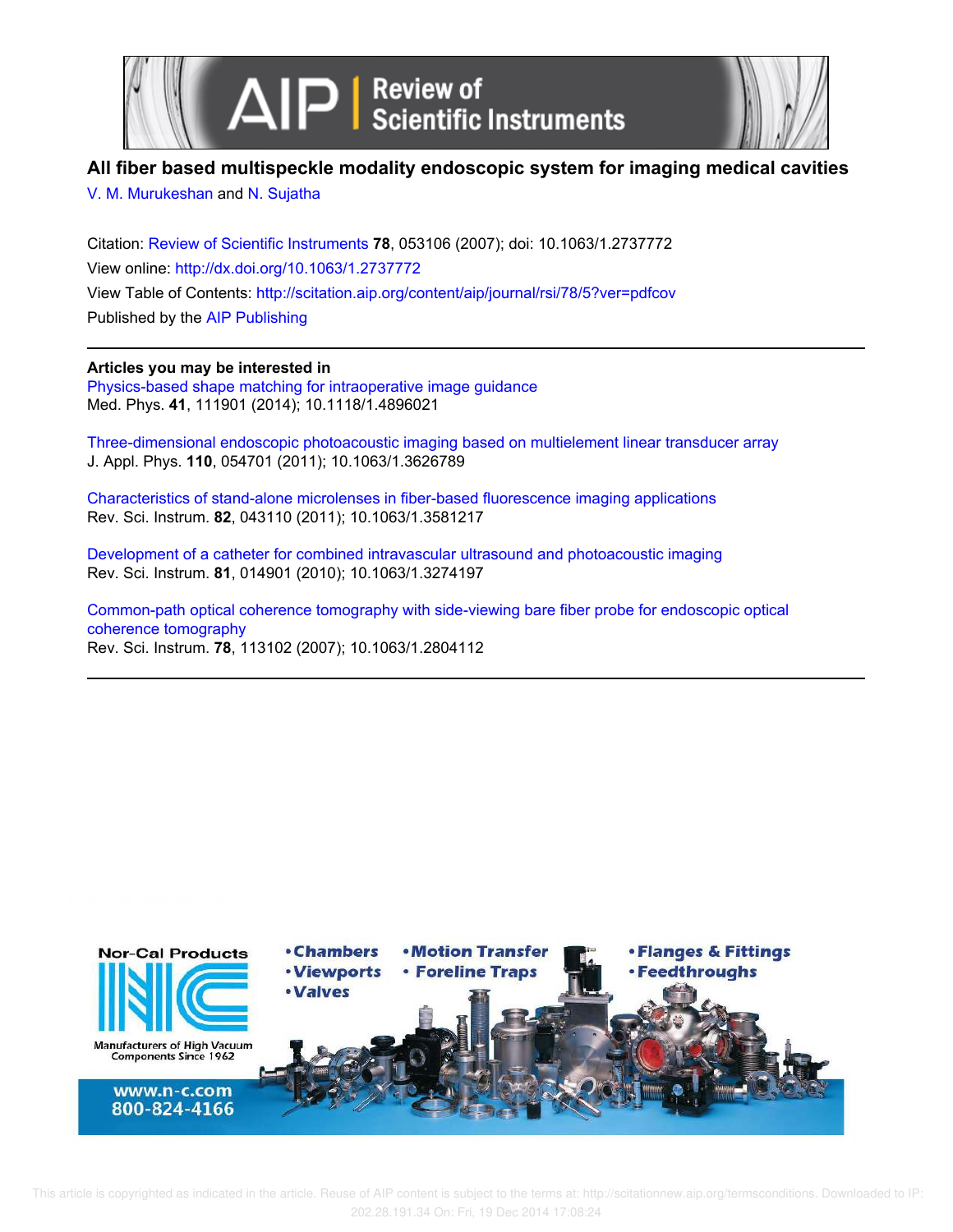# **All fiber based multispeckle modality endoscopic system for imaging medical cavities**

V. M. Murukeshan<sup>a)</sup> and N. Sujatha

*Photonics and Microsciences Laboratory, School of Mechanical and Aerospace Engineering, Nanyang Technological University, Singapore 639798, Singapore*

Received 3 March 2007; accepted 16 April 2007; published online 31 May 2007-

Disease detection in body cavities, such as the detection of abnormal growths in the colon path, has been illustrated here using an image fiber guided catheter based multispeckle modality endoscopic system. An all fiber-optic approach for the illumination and imaging of the inner cavity walls is adopted here. An endoscope probe to carry the illumination fibers as well as the imaging lens–image fiber unit is designed and custom fabricated in order to operate the probe in its various direction sensitive configurations. This is facilitated by the selection of suitable optical elements such as beam combiner and biprism at the probe proximal end. Experimental investigations were carried out using the endoscope system employing phantom model of colon as the test specimen that has normal and abnormal (representing growth) regions and the obtained results indicated the system effectiveness in identifying the abnormal growths at an early stage. *© 2007 American Institute of Physics.* [DOI: 10.1063/1.2737772]

### **I. INTRODUCTION**

Electronic/digital speckle pattern interferometry ESPI/ DSPI) has proven advantages in the field of nondestructive testing/imaging (NDT/I). The method is whole field, noncontact, and free from any sort of damage for the test surfaces and its applicability depends on the formation of speckles by the test surface. The applicability of speckle techniques on biosurfaces has gained much interest in the past years.<sup>1–8</sup> As far as the NDT/I of biosurfaces is concerned, the introduction of DSPI can offer exploring possibilities, such as detection of growths in various parts of the body. In the case of hidden body parts, such as body cavities, in order to perform DSPI, the experimental setup should be confined in an endoscope form. With the introduction of fiber optics, it is possible to design such an endoscopic DSPI system, to facilitate the abnormality/disease detection in body cavities. Such a configuration is reported in literature for identifying the elasticity difference between the soft and hard tissue parts of a porcine stomach *(in vitro)* by looking at the obtained DSPI fringe patterns.<sup>8</sup> The endoscope employed for that study was a standard rigid laparoscope with Hopkin's rod lens imaging scheme. There are other reported works that find applications of commercially available and rigid endoscopes in combination with DSPI. $9-11$  However, in order to perform *in vivo* investigations involving hidden body cavities, a flexible-type endoscope will be more appropriate. The use of image fiber bundles instead of rigid lens systems can serve the purpose. Such endoscopes can find applications in examining medical as well as technical cavity structures. However, the resolution of image fiber has an important role in the quality of speckle fringes. A comparison on the fringe quality while using image fibers having different resolutions has been reported.<sup>12</sup> All the works on the endoscopic DSPI reported previously concentrate on the deformation analysis of technical/biological specimens. $\frac{11-14}{11-14}$  However, most of the reported works employed out-of-plane configurations only. The application of in-plane DSPI in endoscopy will be helpful for the in-plane analysis of normally inaccessible (hidden) technical/medical cavity surfaces. Since shearographic configuration is considered as the most stable and reliable tool for NDT/I among all the speckle interferometric configurations, the incorporation of shear configuration in endoscopy will definitely be helpful for more accurate detection of the abnormalities.<sup>11</sup>

In this context, we propose a catheter endoscope system, which is capable of detecting abnormalities in all the three configurations of speckle correlation interferometry, such as in plane, out of plane, and shear. An endoscope probe that carries two illumination fibers for illumination and one "imaging lens–image fiber" unit for imaging the test cavity surface is designed here, in order to incorporate the illumination and imaging geometries necessary for all the configurations. The efficiency of the probe in detecting abnormalities in all the three configurations has been illustrated and compared with each other, employing a phantom model of colon as the test cavity surface.

## **II. ENDOSCOPE SYSTEM FOR SPECKLE CORRELATION INTERFEROMETRY: DESIGN CONSIDERATIONS**

The endoscope system consisted of four main sections/ elements: (i) the endoscope probe, (ii) the collection lens, (iii) the optical element to facilitate the individual interferometric configurations, and (iv) charge coupled device (CCD) camera and the associated image processing system. Schematic diagram of the endoscope system is shown in Fig. 1.

a)Author to whom correspondence should be addressed; electronic mail: mmurukeshan@ntu.edu.sg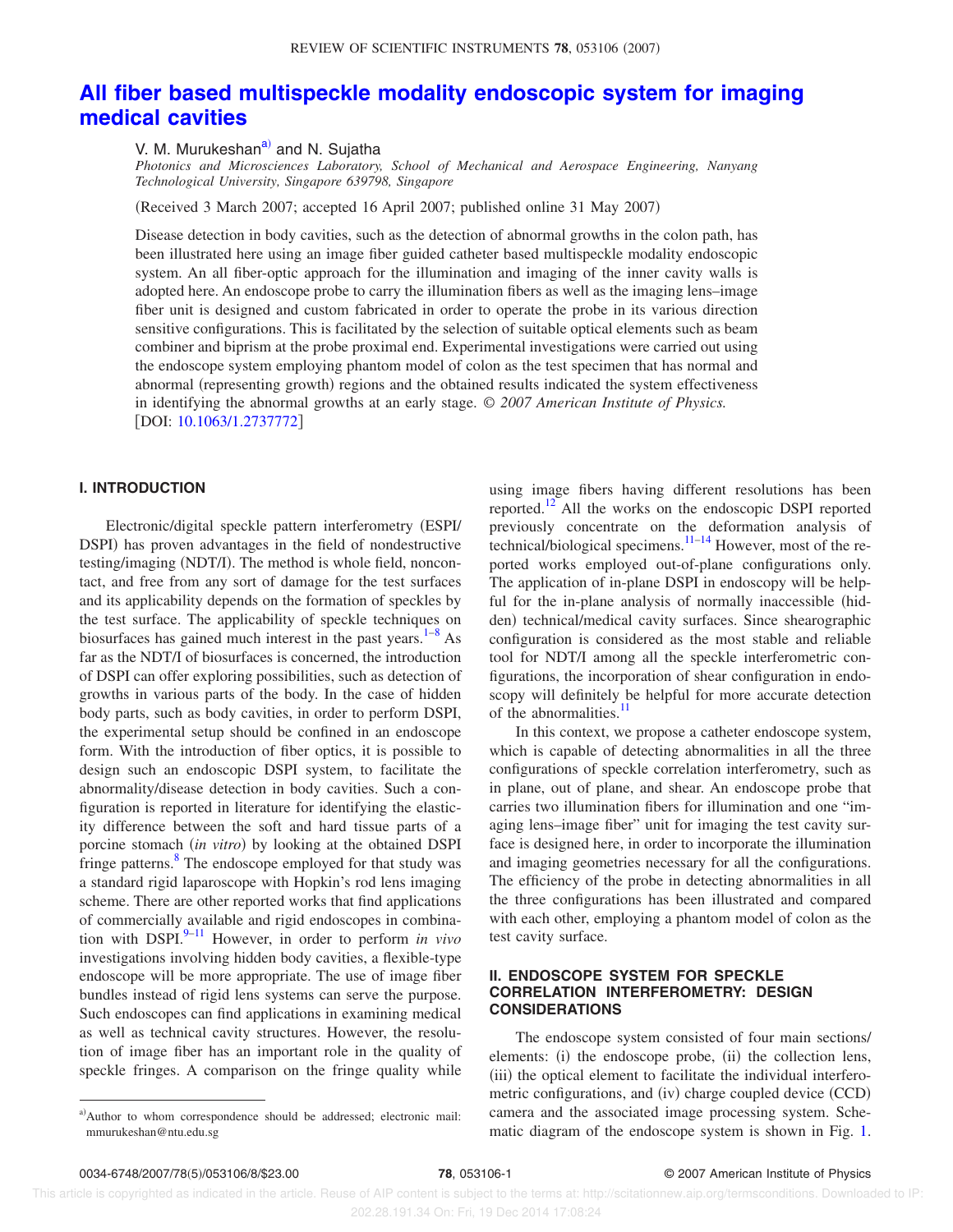![](_page_2_Figure_1.jpeg)

![](_page_2_Figure_3.jpeg)

FIG. 3. USAF resolution chart imaged using the proposed system: (a) ball lens of 3 mm diameter and (b) lens with 0.7 mm diameter.

FIG. 1. Schematic of the endoscope system. FS—finger splice (connector).

Light from the  $30 \text{ mW}$  laser source  $(532 \text{ nm})$  is coupled into a sheathed single mode fiber, which is then split into two sheathed single mode fibers via a  $1 \times 2$  fiber coupler/splitter. The laser employed here is a diode pumped solid state (DPSS) cw laser. The two sheathed fibers are connected to two bare single mode (SM) fibers (with 1 mm removable sheath) via connectors known as finger splices (FSs). These bare fibers with protective thin sleeves are then fed into the illumination channels of the probe. Also, these fibers are well supported (shown in Fig. 2) by specially designed components inside the distal end. This type of arrangement allows the easy plug-in and plug-out of the probe and the source. The source light is delivered to the colon surface from the fiber ports at the probe distal end. It is to be noted that the laser power at the end of the fiber outputs are in the range of 7–10 mW. The two illumination fibers are oriented at equal angles to the axis of the imaging fiber, so as to make the center of the illuminated/excited area in line with the imaging unit. A closer view of the probe distal end and its different parts such as image lens port and channels for illumination along with their respective dimensions is given in Fig. 2. The illumination fibers and image fiber are supported in their respective channels, as shown in Fig. 2. The return light from the colon surface is collected by an imaging lens and is trans-

![](_page_2_Figure_7.jpeg)

FIG. 2. Dimensions of the endoscope probe distal end.

mitted through an image fiber (Fujikura 15-600N, 600  $\mu$ m diameter, 15 000 pixels, lateral resolution=25 pixels/ $\mu$ m). A ball lens is used in the endoscope as the imaging lens due to its excellent symmetry along the probe axis. The diameter of the ball lens is chosen to be 3 mm in order to minimize the barrel distortion due to small diameter lenses, as illustrated in Fig. 3. Figure  $3(a)$  represents the standard USAF resolution chart imaged using the image fiber–3 mm diameter ball lens combination and Fig.  $3(b)$  represents the same when the 3 mm ball lens was replaced with a lens of 0.7 mm diameter. The targeted diameter was  $5 \times 5$  mm<sup>2</sup> with the probe to target distance of 20 mm. It is also to be mentioned that there is no additional aperture control at this and hence on the speckle size. The chosen lens diameter also helps us to keep the overall probe diameter at 10 mm, excluding the outer cover. An objective lens (Mitutoyo infinity corrected  $20\times$ objective with 20 mm working distance) placed at the proximal end of the probe collects the return image/light from the image fiber and directs them to the CCD attached to the image processing system (EDC-2000N computer camera system). Depending on the interferometric configuration (in plane, out of plane, or shear) suitable optical element such as a beam combiner or biprism is inserted between the collection lens and the CCD.

## **III. THEORY OF SPECKLE FRINGE FORMATION**

The fringe formation in ESPI/DSPI is based on the intensity correlation of the speckle patterns before and after object deformation. Let  $I_1$  and  $I_2$  be the intensities of the two beams interfering with each other. Then the total intensity of the two beams, before applying object deformation, is given  $by<sup>2</sup>$ 

$$
I = I_1 + I_2 + 2(I_1 I_2)^{1/2} \cos \phi,
$$
 (1)

where  $\phi$  is the phase difference between the two beams. The total intensity after deformation is given by  $\frac{1}{2}$ 

$$
I' = I_1 + I_2 + 2(I_1 I_2)^{1/2} \cos(\phi + \Delta \phi),
$$
 (2)

where  $\Delta \phi$  is the additional phase change introduced due to the specimen deformation.

Though the calculation of  $\Delta \phi$  in the case of flat surfaces is well reported in literature,  $2.3$  it is not the same case as far as curved surfaces are concerned. An extended theory was proposed recently by our group to explain the speckle fringe formation in curved surfaces.

By applying subtractive speckle correlation, the total intensity is given by  $\sim$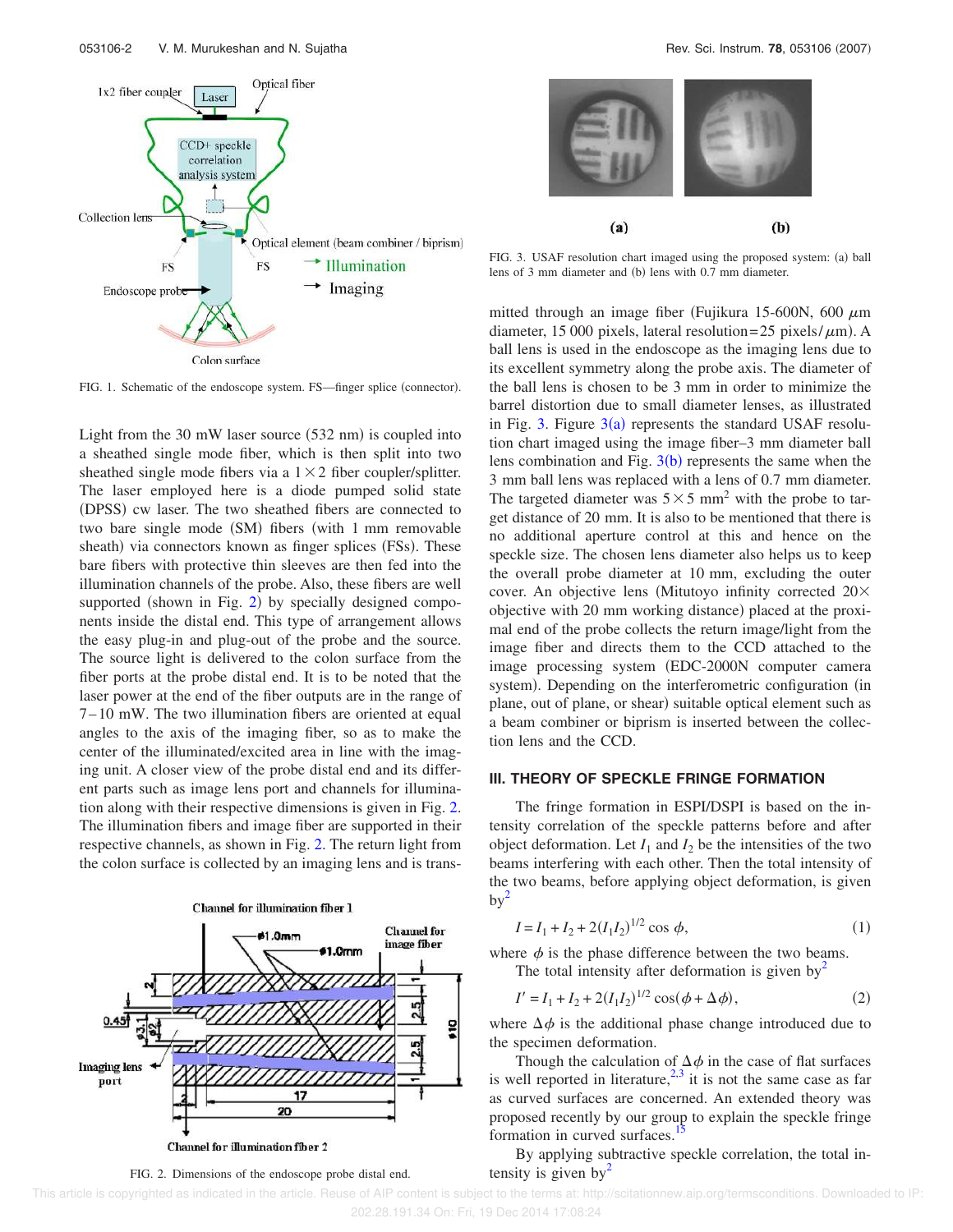![](_page_3_Figure_1.jpeg)

total intensity = 
$$
4(I_1I_2)^{1/2} |\sin(\phi + \Delta \phi/2) \sin(\Delta \phi/2)|
$$
. (3)

Dark fringes are formed when

$$
\Delta \phi = 2m\pi \tag{4}
$$

and bright fringes are formed when

$$
\Delta \phi = (2m + 1)\pi. \tag{5}
$$

The phase change at the image plane due to the object deformation can be calculated with respect to the initial undeformed point of the specimen surface, which is subjected to maximum deflection upon loading.

The total deformation of the specimen on random loading will have all the three deformation components and is given by

$$
\mathbf{L} = u\mathbf{i} + v\mathbf{j} - w\mathbf{k},\tag{6}
$$

Where  $u, v$ , and  $w$  represent the deformation of the specimen along *X*, *Y*, and *Z* directions, respectively, upon the application of an external perturbation and **i**, **j**, and **k** are the unit vectors along *X*, *Y*, and *Z* directions. The illumination directions, illumination angle, and viewing directions for three configurations are shown in Fig.  $4^{2,3}$ . This is the case for a flat surface specimen. However, medical cavities such as inside colon are a typical curved surface specimen. So in our analysis we have to consider the deformation components of a curved surface with the deformation vector to be derived in cylindrical coordinates. Depending on the type of loading, the displacement **L** of any point in the specimen can be resolved along  $r$  (radial),  $\theta$  (tangential), and  $a$  (axial) directions and are denoted as  $w_r$ ,  $w_\theta$ , and  $w_a$ . The unit vectors in cylindrical coordinates are denoted as  $e_r$ ,  $e_{\theta}$ , and  $e_a$ , as shown in Fig. 5. Therefore, the deformation vector of the specimen point *P* upon random loading is given by

$$
\mathbf{L} = w_{\theta} \mathbf{e}_{\theta} + w_{a} \mathbf{e}_{\mathbf{a}} - w_{r} \mathbf{e}_{\mathbf{r}}.
$$
 (7)

Now, let the total deformation of a point *P* be represented by  $W_T$ , which is the vector sum of the three deformation components, i.e.,

$$
W_T = [(w_\theta)^2 + (w_r)^2 + (w_a)^2]^{1/2}.
$$
 (8)

The axial component  $w_a$  does not contain any curvature information and can be considered as similar to the *Y*-direction displacement component of the flat specimen  $(v)$ . These details on the extended theoretical formulations along with the radial and tangential deformation components containing the specimen curvature information in the three significant speckle interferometric configurations are reported by us elsewhere already.<sup>15</sup>

FIG. 4. Schematic diagram showing the illumination directions, illumination angle, and viewing directions for three configurations: (a) in-plane,  $(b)$ out-of-plane, and (c) shear configurations.

Through this article we intend to illustrate the design, fabrication, and experimental verification of an all fiber-optic catheter endoscopic system for imaging curved inner surfaces of the medical cavities, such as colon.

#### **IV. EXPERIMENTAL METHODS**

In order to illustrate the probe efficiency in detecting the abnormalities present in the body cavities, experimental investigation using the developed endoscope system (described in Sec. II) is carried out on the normal and abnormal (with simulated growth) phantom colon model, the preparation of which is discussed below.

## **A. Preparation of the phantom colon tissue model**

The phantom colon model (purchased from Buy-A-Mag Corporation),  $^{16}$  which resembles the realistic human colon, is used as the test specimen. At different locations inside this phantom colon, tailor made layers of phantom tissues are pasted, which were obtained from Simulab Corporation.<sup>17</sup> The tissue layers are having a thickness, each equal to the layer thickness of the real colon (approximately  $1 \text{ mm}$ ).<sup>18</sup> The significance of the proposed concept is on the laser biospeckles, such as laser speckles formed due to random interference of waves emanating from the tissue/biological surface, produced at the colon inner walls. Hence what is more important is the coherent light (such as laser) illumination and hence the correct incident laser wavelength for bio-

![](_page_3_Figure_22.jpeg)

FIG. 5. Different displacement components for a cylindrical specimen (ds: elemental displacement along the curved surface,  $d\phi$ : angle between the tangents at points  $P$  and  $Q$ ,  $w_r$ : displacement component along radial direction,  $w_{\theta}$ : displacement component along tangential direction, and  $w_a$ : displacement component along axial direction).

This article is copyrighted as indicated in the article. Reuse of AIP content is subject to the terms at: http://scitationnew.aip.org/termsconditions. Downloaded to IP: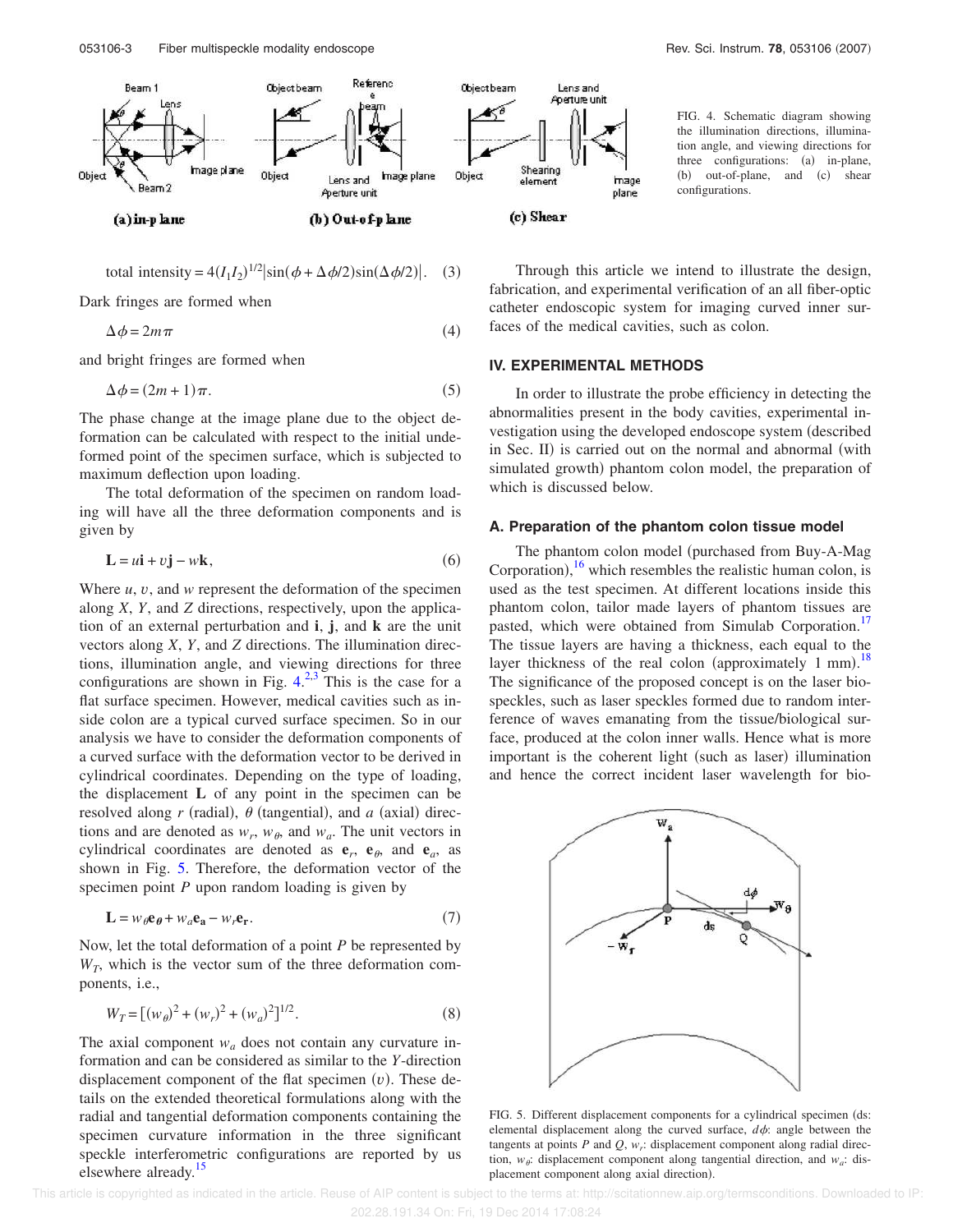![](_page_4_Figure_2.jpeg)

![](_page_4_Figure_3.jpeg)

speckle formation as well as detector that has good sensitivity to the said wavelength. At this chosen wavelength of 532 nm, the speckle patterns formed are of high contrast and can also be attributed to the sensitivity of the CCD camera to this wavelength. Also, we have used the laser power density of  $\approx$ 10 mW/cm<sup>2</sup> in such a way that it meets well within the standard of laser tissue interaction in terms of threshold power density (i.e.,  $25 \text{ mW/cm}^2$  at the maximum).

In order to simulate abnormality/growth, the phantom tissue material of 1 mm thickness representing the abnormality is introduced between the first and second tissue layers. A total of four tissue layers are taken representing the real colon layers. The size of the tissue material to represent the abnormality is chosen to be either 1 mm (to represent small abnormality) or 3 mm (to represent larger abnormality). After introducing the abnormality, the layers are pasted together, and introduced into the phantom model.

#### **B. The endoscope system in the in-plane configuration**

The schematic diagram of the endoscope system in the in-plane configuration along with the illumination directions of the two illumination ports of the endoscope probe is shown in Fig. 6 and the corresponding laboratory prototype is shown in Fig. 7. In this configuration the two fiber-optic arms of the laser source are connected to the illumination fiber ports of the endoscope probe using finger splices, as discussed in Sec. II. The reflected speckle pattern is collected by the ball lens and transmitted through the image fiber. The collection lens placed after the probe proximal end collects the speckle pattern transmitted through the image fiber. This collected speckle pattern is allowed to fall on a CCD placed behind the collection lens. The image/speckle pattern is digitized by the CCD and fed to the computer installed with the frame grabber.

## **C. The endoscope system in the out-of-plane configuration**

The schematic diagram of the endoscope system in the out-of-plane configuration is shown in Fig. 8 and the corresponding laboratory prototype is shown in Fig. 9. In this configuration, only one of the fiber ports is used for illuminating the curved colon phantom surface. The reflected speckle pattern is collected by the ball lens and transmitted through the image fiber. The collection lens after the probe proximal end collects the speckle pattern transmitted through the image fiber. This collected speckle pattern is combined with the reference beam (supplied by the other illumination fiber from the laser) at the beam combiner, placed between the collection lens and the CCD camera. The reference beam is attenuated before it reaches the beam combiner using an attenuator (variable neutral density filter). The CCD placed behind the beam combiner then captures the reference beam combined with the reflected image.

#### **D. The endoscope system in the shear configuration**

The schematic diagram of the endoscope system in the shear configuration is shown in Fig. 10 and the corresponding laboratory prototype is shown in Fig. 11. In this configuration, one of the fiber ports is used for illuminating the curved phantom surface. The reflected speckle pattern is collected by the ball lens and transmitted through the image fiber. The collection lens after the probe proximal end collects the speckle pattern transmitted through the image fiber. This collected speckle pattern is sheared into two by means of a biprism (1° wedge angle) inserted between the collection

![](_page_4_Picture_13.jpeg)

FIG. 7. Developed probe: laboratory prototype—in-plane configuration.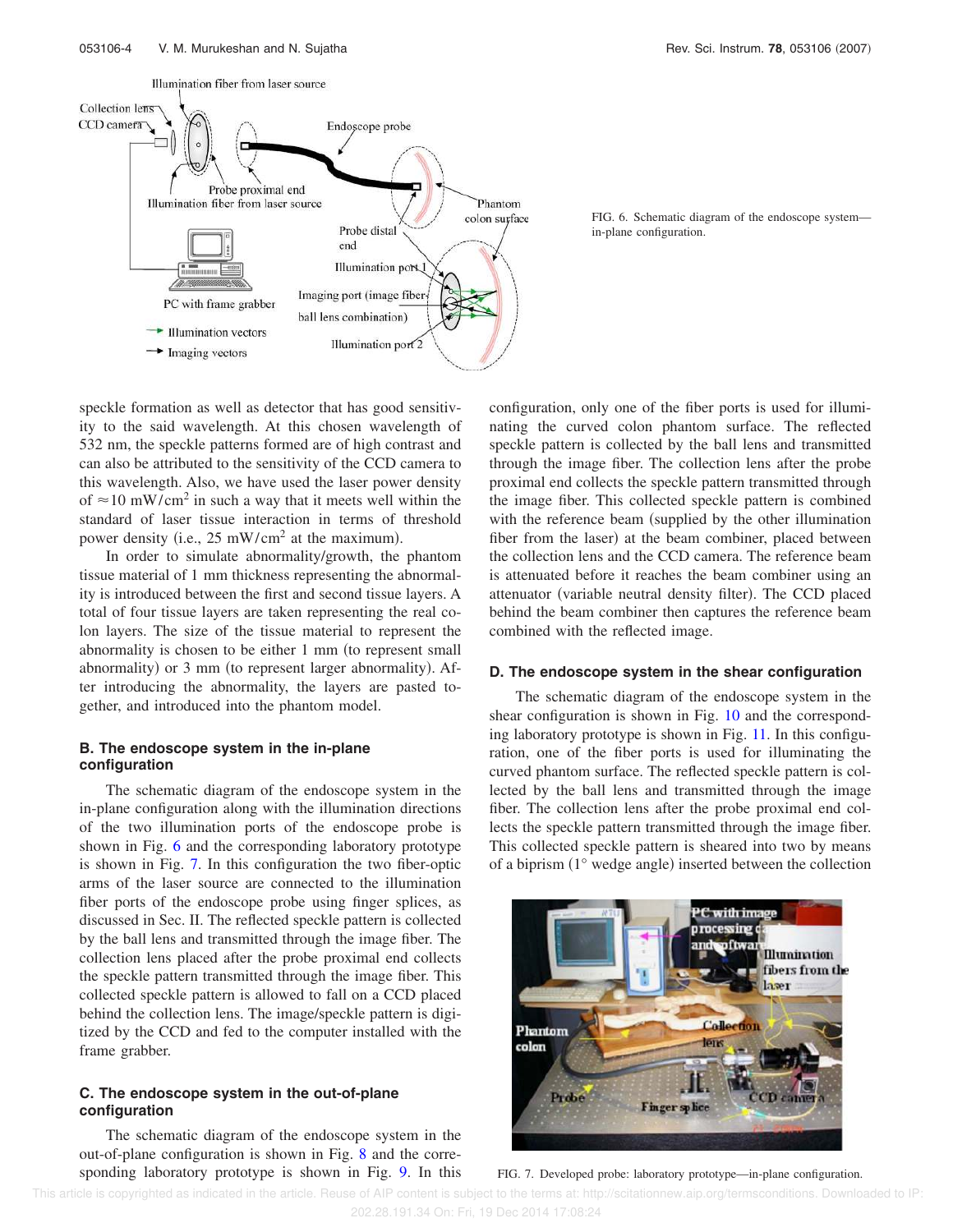![](_page_5_Figure_2.jpeg)

![](_page_5_Figure_3.jpeg)

lens and the CCD. The sheared speckle patterns are allowed to fall on a CCD placed directly behind the biprism.

For all the above explained speckle interferometric configurations, the speckle pattern captured by the CCD is stored in a frame buffer and displayed in the personal computer (PC) monitor in real time with the help of a developed software. Frame corresponding to the initial state of the phantom colon model is stored as the reference frame and subsequent frames corresponding to the different states of the object are subtracted from the first frame at the rate of 25 frames/s. The evolution of fringes is observed on a PC monitor in real time, using the developed software and EDC 2000N image-processing card. Very minute load is sufficient for generating speckle fringes. It is to be mentioned that the option of pneumatic load is chosen here for giving perturbation as used for opening the rectal walls.

#### **V. RESULTS AND DISCUSSIONS**

Experiments were carried out with the endoscope system in the in-plane, out-of-plane, as well as shear configurations to illustrate the ability of the system for the detection of abnormalities present in the biological cavities, employing the normal and abnormal phantom colon models. It is to be mentioned that though the targeted imaged area was 5  $\times$  5 cm<sup>2</sup>, the fringes formed at the respective simulated abnormality sites were the target of this study.

Figure  $12(a)$  represents the in-plane fringe pattern for a normal colon phantom, where the fringes followed straightline nature. Figure  $12(b)$  shows the in-plane fringe patterns obtained for the abnormality colon phantom (simulated growth size of 3 mm). Here the position of abnormality is indicated by the presence of a kink in the fringe pattern. It is noted that when the endoscope system was set in the in-plane configuration, abnormality size less than 3 mm was difficult to be identified. Smaller abnormalities required more number of in-plane fringes, with which the significant identification of the kink can be made.

Figure  $13(a)$  represents the fringe pattern for a normal colon phantom, when the endoscope system was set in the out-of-plane configuration. Here the fringes followed the pattern of concentric ovals. Figure  $13(b)$  shows the fringe patterns obtained for the colon phantom with simulated growth  $(size of 3 mm)$ , using the endoscope system in the out-ofplane configuration. Here the position of abnormality is indicated by the presence of a kink in the fringe pattern. Similar to the in-plane setup, it is noted that when the endoscope system was set in the out-of-plane configuration, growth size of less than 3 mm was difficult to be identified. Smaller abnormalities required more number of out-of-plane fringes to be formed to identify the kink, representing the growth location. But this poses hindrance for both in-plane and out-ofplane configurations, as optimization of external perturbation and other speckle imaging parameters resulted in the decorrelation of speckle patterns.

As reported recently, fringe pattern of the shape of a butterfly was expected to be formed from the phantom model (from its curved inner surface) when the endoscope system was set up in the shear configuration.<sup>15,19</sup> Figure  $14(a)$  shows such a fully developed butterfly fringe pattern from the curved inner surface of the phantom colon that was imaged using a conventional stereographic setup. Only a small area is imaged when the endoscope was set in the shear configuration, which is the central region of the butterfly fringe pat-

![](_page_5_Picture_12.jpeg)

FIG. 9. Developed probe: laboratory prototype—out-of-plane configuration.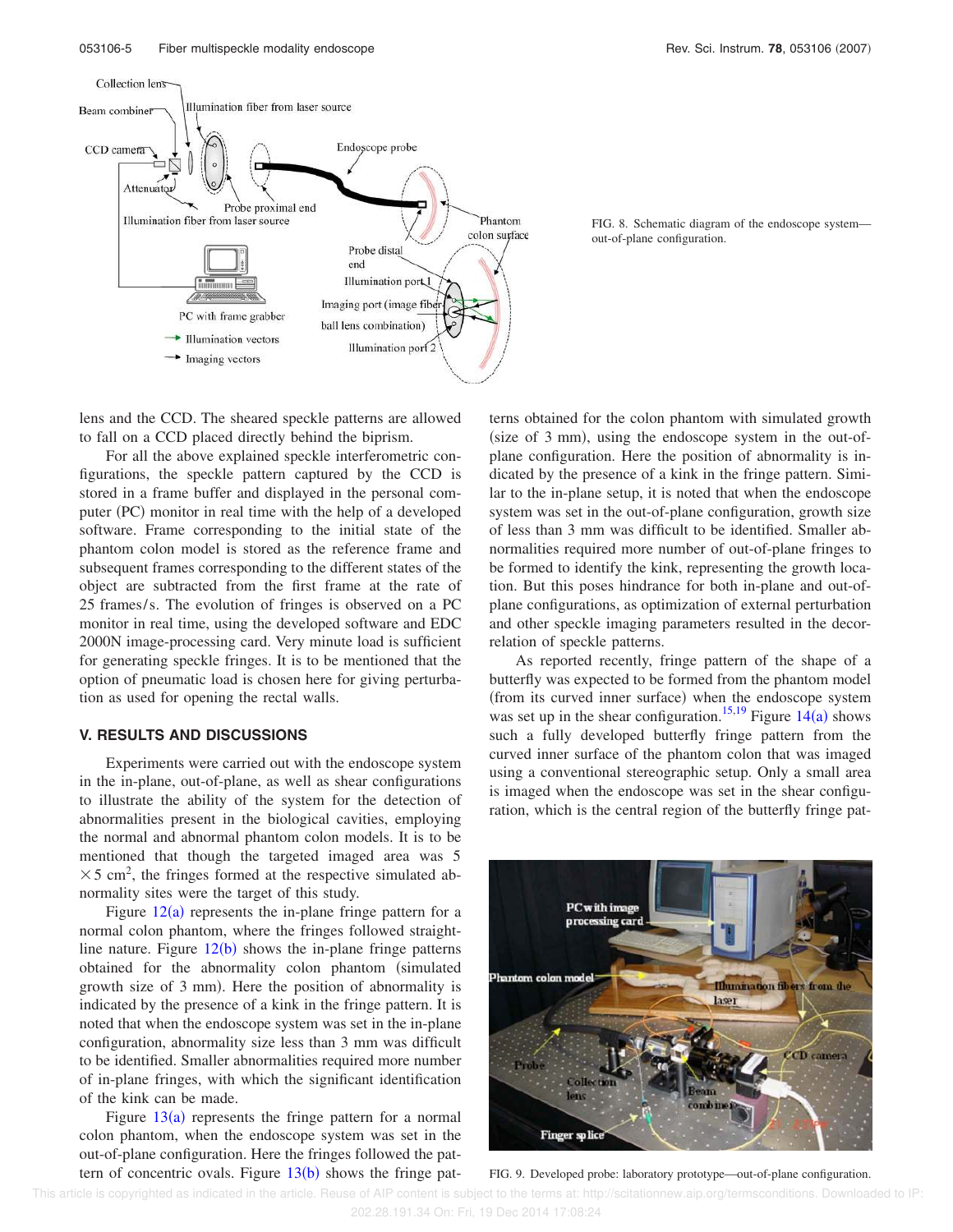![](_page_6_Figure_1.jpeg)

![](_page_6_Figure_3.jpeg)

tern, as shown in Fig.  $14(b)$ . Figures  $14(c)$  and  $14(d)$  show the shear fringe pattern obtained for the abnormal colon phantom having growth size of 1 mm, using the endoscope. Here also, the imaged area falls under the central region of the fully developed butterfly fringe pattern. In Fig.  $14(c)$  the position of abnormality is seen as a kink in the fringe pattern, whereas Fig.  $14(d)$  represents a separate fringe system formed at the position of the abnormality upon increased external perturbation/deformation of the phantom specimen.

In the shear configuration, the presence of abnormality created a separate fringe system upon the decorrelation of the original fringe system, as the specimen deformation is increased, irrespective of the defect size. In this way, identification of smaller abnormalities ( $\approx$ 1 mm) was possible with the endoscope system in the shear configuration. It is to be noted that more specimen deformation resulted in the decorrelation of fringe patterns for both out-of-plane as well as in-plane configurations. Since the abnormality was represented as a kink in the original fringe system, decorrelation of the same made the abnormality identification impossible in these configurations. Regarding the thickness of abnormalities, abnormalities of very small thickness such as 1 mm were detectable by all the endoscopic DSPI configurations. However, growth sizes less than 3 mm were unable to be detected by using both the in-plane and out-of-plane configurations. A comparison of in-plane, out-of-plane, and shear configurations based on their abnormality detection capability is given in Table I.

The abnormality detection efficiency depends on the fringe quality also. As far as the quality of the obtained fringe patterns is concerned, it very much depends on the employed configuration, spatial resolution of the camera, and speckle size. The abnormalities were not clearly visible in the results obtained with Fig. 6 or Fig. 7 configuration while it is very evident with Fig 8. The abnormality obtained as kink in Fig. 13 is very evident whereas it is a bit obscure in Fig. 12 as expected. We have highlighted the region in circle in the print. In real-time experiment one need not have that circle to identify those regions, as the monitor resolution is much higher than the print resolution. It is to be mentioned that the formation of kink can be attributed to the variation in the localized elasticity due to the presence of abnormalities. It is proven that the abnormality detection with the derivative configuration (Fig.  $10$  or Fig.  $11$ ) is better when compared to

![](_page_6_Picture_8.jpeg)

FIG. 11. Developed probe: laboratory prototype—shear configuration.

![](_page_6_Figure_10.jpeg)

FIG. 12. In-plane fringes obtained using the endoscope system: (a) fringes obtained from normal colon phantom model and (b) fringes obtained from abnormal colon phantom model.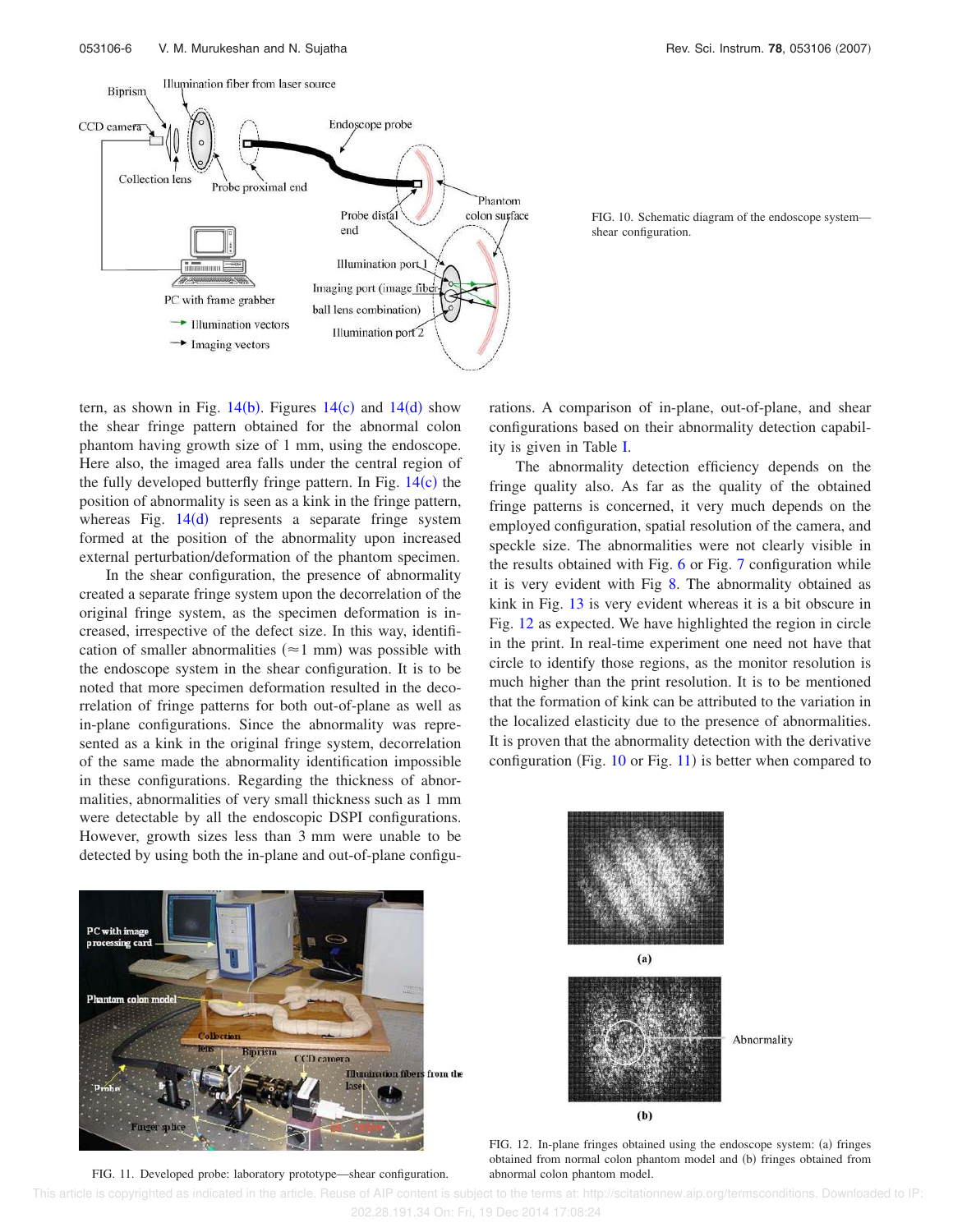TABLE I. Comparison of the three different endoscopic DSPI configurations for abnormality detection efficiency.

| <b>DSPI</b><br>configurations                                                                                                    | In.<br>plane                 | Out<br>of<br>plane           | Shear                                                                              |
|----------------------------------------------------------------------------------------------------------------------------------|------------------------------|------------------------------|------------------------------------------------------------------------------------|
| Representation of<br>abnormality                                                                                                 | Kink in the<br>fringe system | Kink in the<br>fringe system | Kink in the fringe.<br>system/separate fringe<br>system at the<br>abnormality site |
| Surface/subsurface<br>growth<br>(abnormality)<br>$\text{(size} \geq 3 \text{ mm};$<br>thickness 1 mm)                            | Detectable                   | Detectable                   | Detectable                                                                         |
| Surface/subsurface Not detectable Not detectable<br>growth<br>(abnormality)<br>$\text{(size} < 3 \text{ mm};$<br>thickness 1 mm) |                              |                              | detectable                                                                         |

the direct displacement configurations (Fig.  $6$  or Fig. 7 and Fig. 8 or Fig. 9) with illustration of step by step fringe formation (Fig.  $14$ ) at the abnormality site.

#### **VI. CONCLUSIONS**

An endoscope system capable of identifying the presence of abnormalities in the cavities of difficult access, such as colon, using speckle interferometric techniques has been developed and experimentally illustrated. The design of the endoscope was based on an all fiber-optic approach, thus making the probe flexible enough to enable examination of the hidden body parts. The illumination and imaging ports in the endoscope were arranged in a special way so as to set up the whole endoscope system in the in-plane, out-of-plane, as well as shear configurations. Very minute load is sufficient for generating speckle fringes. It is to be mentioned that the option of pneumatic load is chosen here for giving perturba-

![](_page_7_Figure_6.jpeg)

FIG. 13. Out-of-plane fringes obtained using the endoscope system: (a) fringes obtained from normal colon phantom model and (b) fringes obtained from abnormal colon phantom model.

![](_page_7_Figure_9.jpeg)

FIG. 14. (a) Fully developed shear fringe obtained from a curved tissue using conventional shear configuration; (b) shear fringes obtained using the endoscope system from normal colon phantom model; (c) shear fringes obtained using the endoscope system from abnormal colon phantom model with a kink at the abnormality site; (d) separate shear fringe system evolved at the abnormality site, captured using the endoscope.

tion as later the same pneumatic channel (as in a generic endoscope), which is used for opening the rectal walls, will be used for perturbation.

Thus we have demonstrated abnormal growth detection efficiency with a novel endoscope capable of operating in three different speckle correlation modalities, which can be applied for the inspection of intracavities such as colon. This proposed probe system is flexible and uses a specially designed and custom made image fiber–lens unit along with illumination fibers configured as shown in Fig. 2, so as to meet the operation in the illustrated three speckle imaging modalities. The abnormality detection capabilities of each of the configurations were compared with each other, using the endoscope system in a phantom model of colon with simulated abnormalities. It is illustrated that the detection efficiency is higher and more significant in the shear configuration when compared to the in-plane and out-of-plane sensitive configurations. The abnormalities (growth) simulated in the phantom colon model resembled the early stages of cancer growth, thus making the endoscope system effective in identifying the presence of cancer at an early stage.

Due to semitransparent properties of tissues the reflection from the underneath layers may cause a reduction in speckle contrast as well as the contrast of the subtraction fringes. Also, the effect of image fiber in the total contrast is an issue to be considered. Furthermore, the effect of blood flow in tissues and vapor contents inside the colon also needs to be analyzed. These above mentioned aspects of the problem will be studied in detail in the next phase of this research